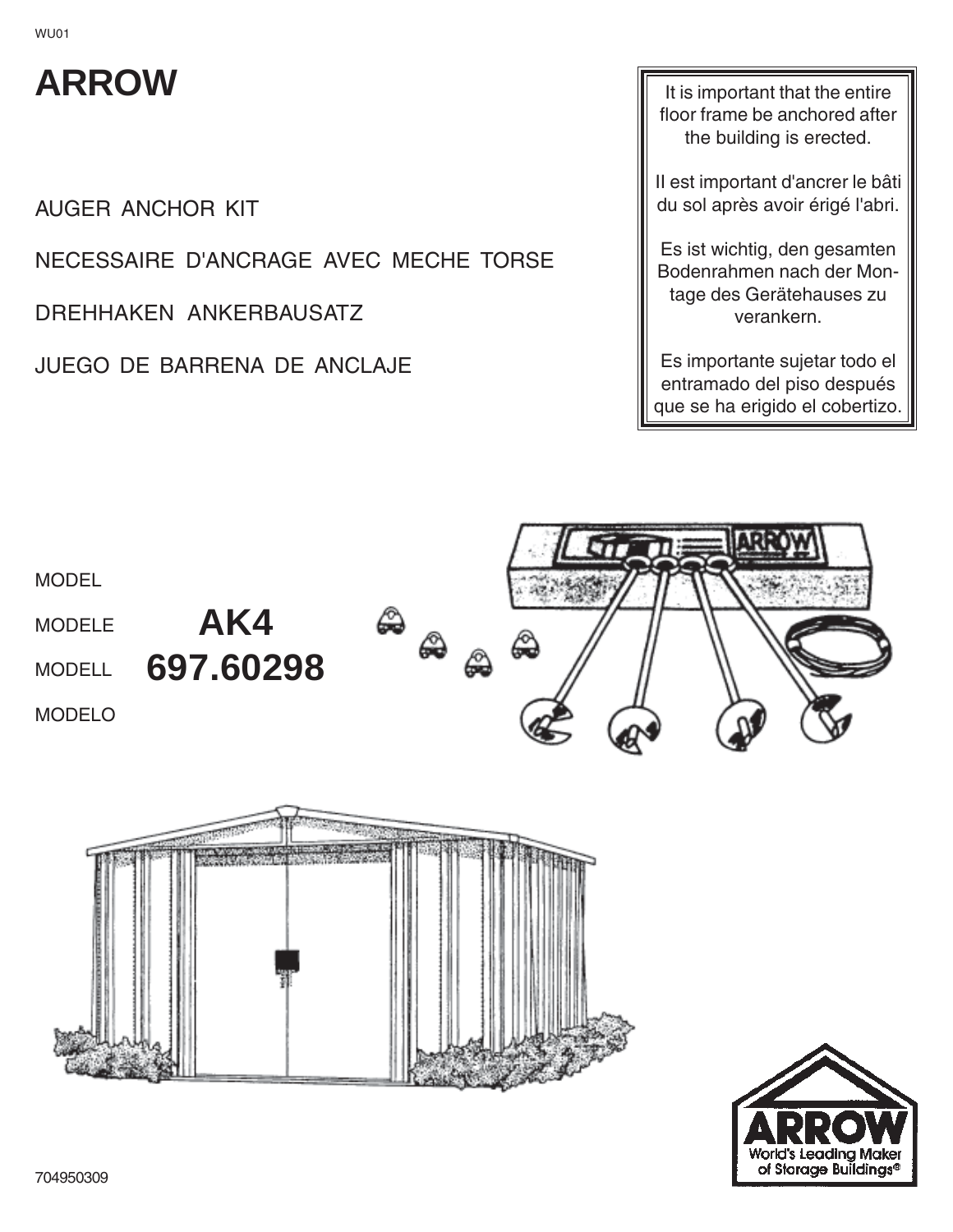## STEP 1 **ETAPE 1** 1. SCHRITT **PASO 1**

CAUTION: Determine location of ALL underground utilities, (electric, water, sewer lines, telephone, cable, TV, etc.), to prevent accidental puncture.

ATTENTION: Etablissez l'emplacement de TOUS les services publics souterrains (électricité, eau, égouts, téléphone, télévision par câble, etc.) pour éviter les ruptures accidentelles.

Vorsicht: Zuerst klarlegen ob unterirdische Leitungen (Strom-, Wasser-, Abwasser-, Fernsprech-, Kabelfernseh- u. dgl.) vorhanden sind damit diese nicht aus Versehen durchbrochen werden.

ADVERTENCIA: Determine la ubicación de TODOS los servicios públicos subterráneos (electricidad, agua, líneas de drenaje, teléfonos, cable de televisión, etc.) para evitar rupturas accidentales.

A. For best results, it is suggested that your building be on level ground, and that the frame be firmly supported around the perimeter of the building. If the area is not level, it is recommended that you level the frame by shimming or digging the earth to permit a level installation.

B. Anchors should be located approximately 5" - 9" (12,7cm - 22,9cm) from the corner of your building on the side walls. Line up the anchor with the first rib in the roof panel as shown below.

A. Pour obtenir de meilleurs résultats, il est recommandé de placer l'abri sur un sol égal, et de supporter le cadre fermement tout autour de l'abri. Si le sol n'est pas égal, il est recommandé de mettre le cadre à niveau en plaçant des cales ou en creusant le sol pour permettre une installation à niveau. B. Les ancrages doivent être situés à environ 12,7cm - 22,9cm (5" - 9") de l'angle de l'abri sur les murs latéraux. Alignez l'ancrage avec la première nervure du panneau de toit, de la manière illustrée ci-après.

A. Für beste Ergebnisse schlagen wir vor, daß der Bau in der Erde eben liegt und daß der Rahmen im Umkreis des Baus fest untermauert wird. Sollte die Fläche nicht eben sein, wird Ausgraben bzw. Einfüllen empfohlen, um eine gut planierte Montagefläche zu ermöglichen.

B. Die Anker sollen etwa 12,7cm bis 22,9cm (5 bis 9 Zoll) von der Bauecke entfernt auf den Seitenwänden liegen. Anker in gleicher Linie mit der ersten Rippe in der Dachplatte (wie unter gezeigt) ausrichten.

A. Para obtener los mejores resultados, se sugiere que construya sobre suelo nivelado y que el marco tenga un soporte firme en todo el perímetro de la caseta. Si el suelo no está a nivel, se recomienda que nivele el marco calzándolo o cavando en la tierra para asegurar una instalación nivelada.

B. Los anclajes se deben localizar de 12,7cm a 22,9cm (5 pulg a 9 pulg) aproximadamente del vértice de la caseta sobre las paredes laterales. Alinie el anclaje con la primera costilla del panel del techo, como se indica a continuación.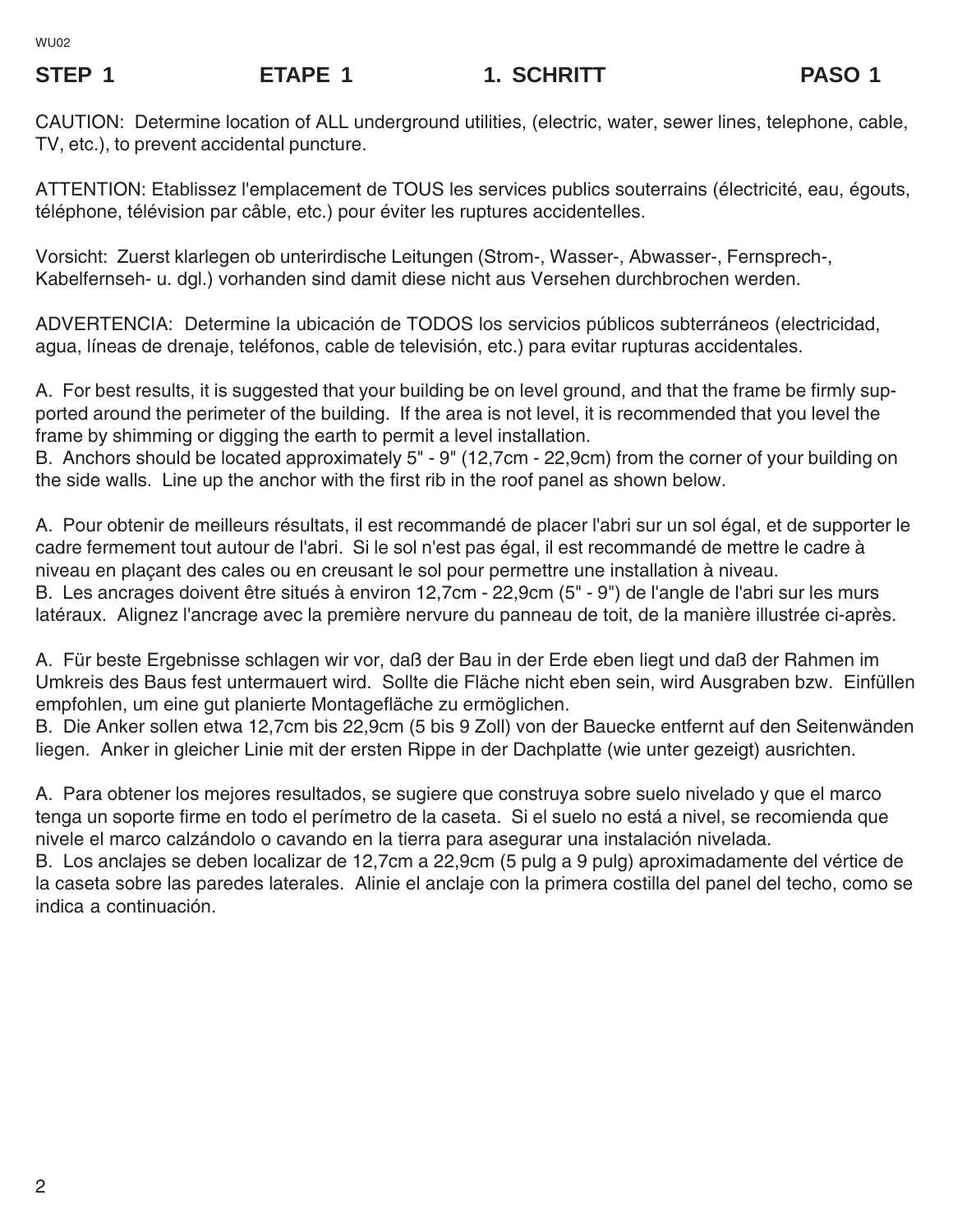

- A. SUGGESTED ANCHOR LOCATION
- B. 1ST RIB
- C. ROOF
- D. SIDE OF BUILDING
- E. FRONT
- A. EMPLACEMENT SUGGERE POUR L'ANCRAGE
- B. 1ERE NERVURE
- C. TOIT
- D. COTE DE L'ABRI
- E. FACADE
- A. EMPFOHLENE STELLUNG DES ANKERS
- B. erste Rippe
- C. Dach
- D. Bauseite
- E. Vorderseite
- A. UBICACIÓN SUGERIDA DEL ANCLAJE
- B. 1a COSTILLA
- C. TECHO
- D. LADO DE LA CASETA
- E. FRENTE



- F. APPROX. 5" 9" (12,7cm 22,9cm)
- G. 5' x 4' through 10' x 9' (1,5m x 1,2m 3,0m x 2,7m)
- H. 10' x 12' through 12' x 17' (3,0m x 3,7m 3,7m x 5,2m) (For buildings larger than 12'x17' (3,7m x 5,2m), use three kits.)
- F. ENVIRON 12,7cm 22,9cm (5" 9")
- G. de 1,5m x 1,2m jusqu'à 3,0m x 2,7m (5 pied x 4 pied jusqu'à 10 pied x 9 pied)
- H. de 3,0m x 3,7m jusqu'à 3,7m x 5,2m (10 pied x 12 pied jusqu'à 12 pied x 17 pied) (Utilisez trois nécessaires pour les abris plus grands que 3,7m x 5,2m (12 pied x 17 pied))
- F. Zirka 12,7cm bis 22,9cm (5 bis 9 Zoll)
- G. 1,5m x 1,2m durch 3,0m x 2,7m (5 x 4 Zoll durch 10 x 9 Zoll)
- H. 3,0m x 3,7m durch 3,7m x 5,2m (10 x 12 Zoll durch 12 x 17 Zoll)

(Für Bauten größer als 3,7m x 5,2m (12 x 17 Zoll), drei Bausätze benutzen)

- F. 12,7cm 22,9cm approx. (5 9 pulg)
- G. 1,5m x 1,2m a 3,0m x 2,7m (5 x 4 pies a 10 x 9 pies)
- H. 3,0m x 3,7m a 3,7m x 5,2m (10 x 12 pies a 12 x 17 pies)

(Para casetas mayores que 3,7m x 5,2m (12 x17 pies), use tres juegos)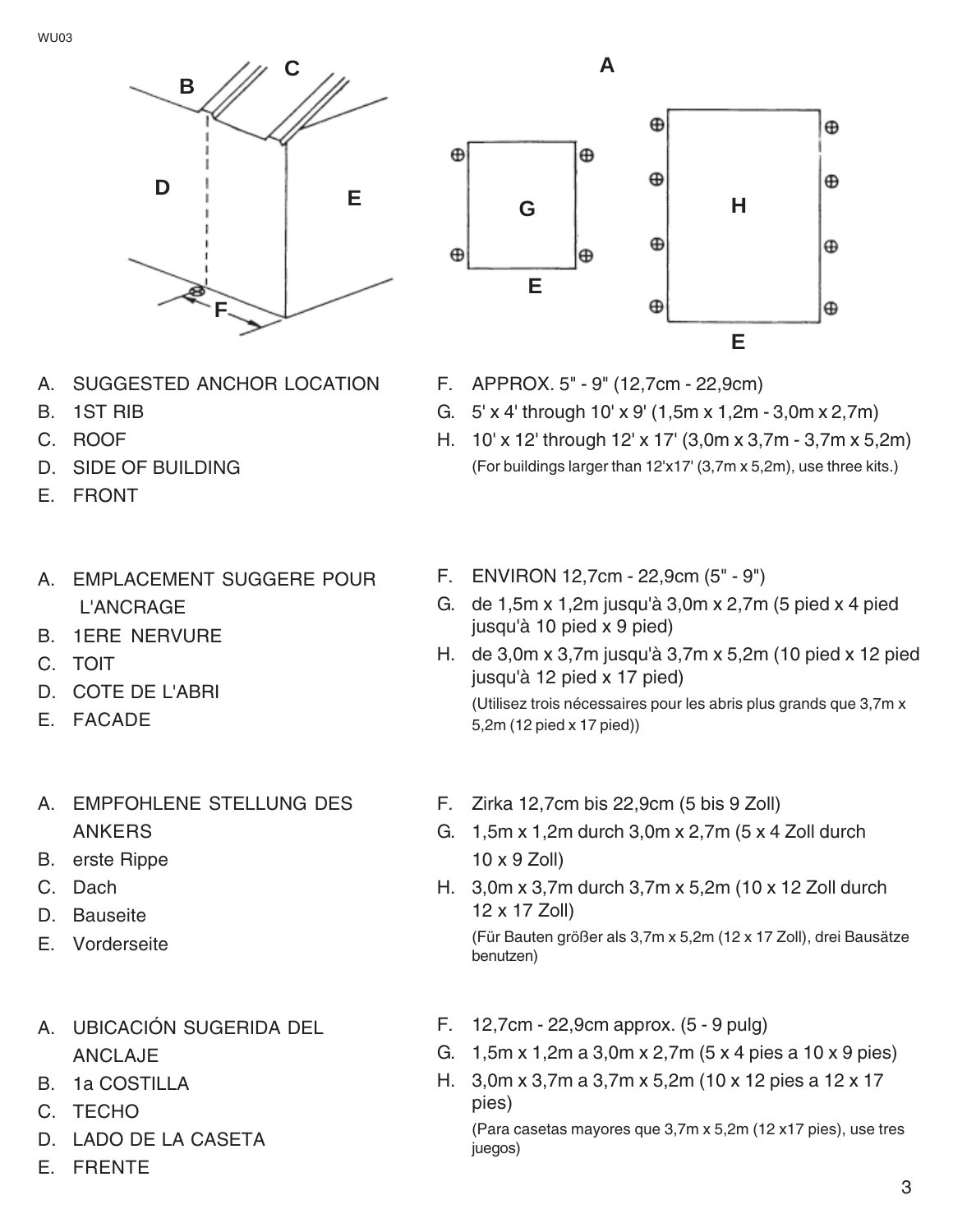A. Install anchors by pushing down on eye and turning. The use of a large screwdriver, 12" (30,5cm) length of pipe or rod will permit you to screw the anchor into the earth. Drive each anchor into the earth so that approximately 3" (7,6cm) extends above the ground level.

A.Installez les ancrages en les enfonçant sur l'oeillet et en tournant. L'utilisation d'un gros tournevis et d'une longueur de tuyau ou tige de 30,5cm (12") permet de visser l'ancrage dans le sol. Enfoncez chaque ancrage dans le sol de manière à ce qu'environ 7,6cm (3") fasse saillie au-dessus du sol.

A. Zur Montage der Anker, drehen und gleichzeitig Öse nach unten drücken. Die Verwendung eines größeren Schraubenziehers, eines 30,5cm (12-Zoll) Rohrs oder einer Stange wird die Verankerung der Schraube in der Erde ermöglichen. Den Anker soweit in die Erde hinabdrücken bis etwa 7,6cm (3 Zoll) über der Erdoberfläche bleibt.

A. Instale el anclaje empujando hacia abajo por el ojo y haciéndolo girar. Podrá hincar el anclaje en la tierra utilizando un destornillador grande, un tubo o una varilla de 30,5cm (12 pulg) de largo. Hinque cada anclaje en la tierra de modo que sobresalga unas 7,6cm (3 pulg) sobre el nivel del suelo.



ILLES D'UNE MONTRE

HAGA GIRAR EL ANCLAJE EN EL MISMO SENTIDO QUE LAS MANECILLAS DEL RELOJ

NOTE: IF YOU ENCOUNTER DIFFICULTY IN DRIVING THE ANCHOR THIS FAR, DUE TO LARGE ROCKS OR TREE ROOTS, YOU CAN RELOCATE THE ANCHOR, BUT REMEMBER TO LINE IT UP WITH RIBS IN THE WALL PANELS. HOWEVER, IF DIFFICULTY IS EVIDENT AT ANY LOCATION A MINIMUM EMBEDMENT OF 15" - 18" (38,1cm - 47,7cm) IS ACCEPTABLE.

drehen

NOTE: SI VOUS EPROUVEZ DE LA DIFFICULTE A ENFONCER L'ANCRAGE, JUSQU'A CE STADE, EN RAISON DE GROSSES ROCHES OU RACINES D'ARBRES, VOUS POUVEZ DEPLACER L'ANCRAGE MAIS N'OUBLIEZ PAS DE L'ALIGNER AVEC LES PANNEAUX MURAUX. CEPENDANT, SI CHAQUE EMPLACE-MENT PRESENTE DES DIFFICULTES, UN ENCASTREMENT MINIMAL DE 38,1cm (15") - 45,7cm (18") EST ACCEPTABLE.

ANMERKUNG: FALLS SCHWIERIGKEITEN BEIM SCHRAUBEN DES ANKERS BIS ZU DIESER TIEFE WEGEN STEINE, BAUMWURZEL, USW, AUFTRETEN, KANN DER ANKER VERLEGT WERDEN, ABER DIE AUSRICHTUNG DES ANKERS MIT DEN RIPPEN IN DER WANDPLATTE MUSS IMMER GEWÄHRLEISTET SEIN. SOLLTE SOLCHE SCHWIERIGKEITEN IN ALLEN LAGEN AUFTRETEN, IST EINE MINIMALE EINBETTUNG VON 38,1cm - 47,7cm (15-18 ZOLL) AKZEPTABEL.

NOTA: SI TIENE PROBLEMAS PARA HINCAR EL ANCLAJE A ESTA PROFUNDIDAD DEBIDO A PIEDRAS GRANDES O RAICES DE ARBOLES, PUEDE REUBICAR EL ANCLAJE; PERO RECUERDE QUE DEBE ALINEARLO CON LAS COSTILLAS DE LOS PANELES DE LAS PAREDES. NO OBSTANTE, SI EL PROBLEMA SE PRESENTA EN TODAS PARTES, UNA INCRUSTACION DE 38,1cm - 47,7cm (15-18 PULG) ES ACEPTABLE.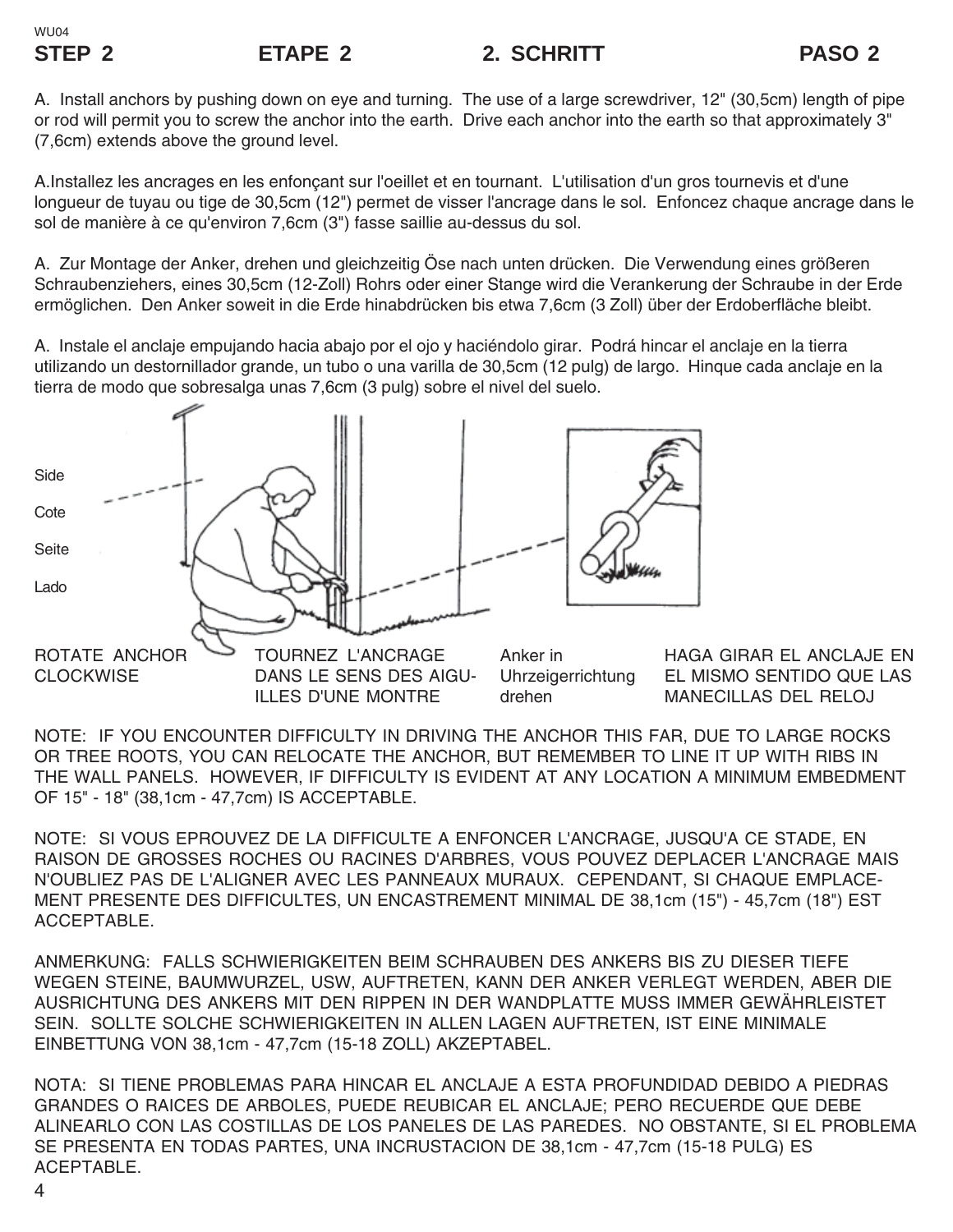## STEP 3 ETAPE 3 3. SCHRITT PASO 3

A. Take end of cable and insert under roof panel at rib, over the side wall angle, and roof beams as shown.

A. Prenez l'extrémité du câble et insérez sous le panneau de toit à la nervure, par-dessus la cornière supérieure latérale et les poutres de toit, de la manière illustrée.

A. Kabelende unter die Dachplatte bei der Rippe über dem Seitenwandwinkel und den Dachbalken (wie gezeigt) einlegen.

A. Tome el extremo del cable e insértelo por la costilla, por debajo del panel del techo, pasando sobre el ángulo de la pared y las vigas del techo, como se ilustra.

> THREAD WIRE OVER ROOF BEAMS AT THE RIB OF ROOF PANELS

FAITES PASSER LE CABLE PAR-DESSUS LES POUTRES DE TOIT A LA NERVURE DES PANNEAUX DE TOIT

DRAHT ÜBER DACHBALKEN BEI DER DACHPLATTENRIPPE EINFÄDELN

HAGA PASAR EL CABLE SOBRE LAS VIGAS DEL TECHO, POR LA COSTILLA DE LOS PANELES DEL TECHO



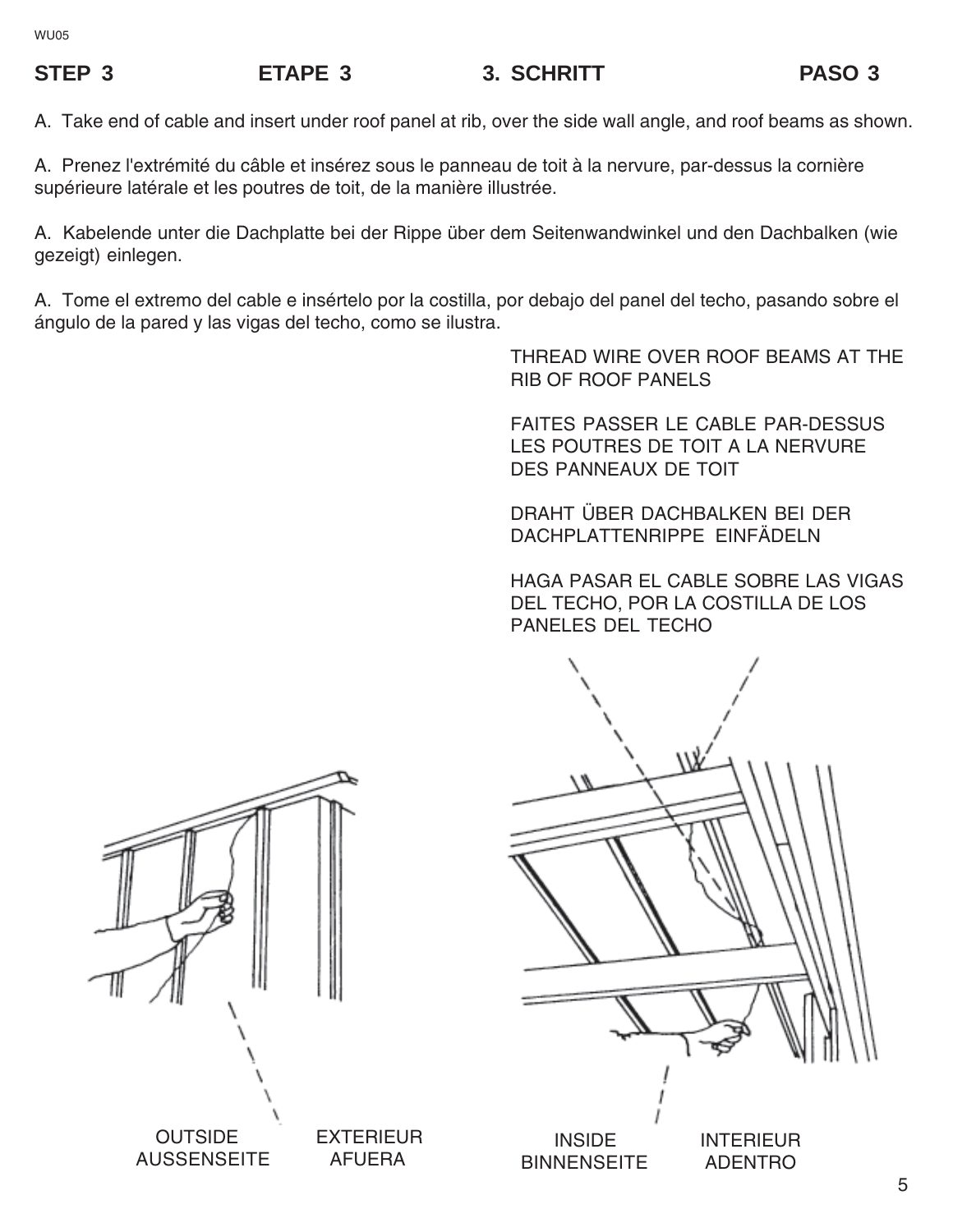## WU06

- A. Insert approximately 4" to 6" (10,2cm 15,2cm) of cable through eye of anchor, assemble cable clamps as shown in Detail Drawing.
- A. Insérez environ 10,2cm à 15,2cm (4" à 6") de câble à travers l'oeillet de l'ancrage, montez les brides de câble de la manière illustrée dans le dessin détaillé.
- A. Etwa 10,2cm bis 15,2cm (4 bis 8 Zoll) des Kabels durch das Ankeröse einfädeln, Kabelklemmen wie in der detaillierten Zeichnung gezeigt zusammenbauen.
- A. Inserte aproximadamente 10,2cm 15,2cm (4-6 pulg) de cable por el ojo del anclaje y monte las abrazaderas de cable como se indica en el detalle del diagrama.



- B. Insert opposite end of cable through eye, cut off leaving 4" to 6" (10,2cm 15,2cm) of cable. Assemble cable clamp as shown.
- C. Repeat for remaining anchors.
- D. After cable is installed, twist anchors again to tighten cable. Tighten ONLY enough to make the cable taut. This will firmly hold your building to the ground.
- B. Insérez l'extrémité opposée du câble à travers l'oeillet, coupez en laissant 10,2cm à 15,2cm (4" à 6") de câble. Montez la bride de câble de la manière illustrée.
- C. Répétez pour les ancrages restants
- D. Lorsque le câble est installé, tordez les ancrages à nouveau pour serrer le câble. Serrez TOUT JUSTE assez pour tendre le câble. Cette procédure tiendra votre abri fermement au sol.
- B. Das andere Ende des Kabels durch das Öse einfädeln und abschneiden damit etwa 10,2cm bis 15,2cm (4 bis 6 Zoll) übrigbleibt. Kabelklemmen wie gezeigt zusammenbauen.
- C. Dasgleiche mit den übrigen Ankern wiederholen.
- D. Nach Montage des Kabels, Anker noch drehen um das Kabel zu straffen. NUR soweit drehen, bis das Kabel straff list. Dies wird den Bau fest an die Erde binden.
- B. Inserte el extremo opuesto del cable por el ojo y córtelo dejando de 10,2cm a 15,2cm (4 a 6 pulg) de cable. Monte la abrazadera de cable como se ilustra.
- C. Repita lo mismo en los anclajes restantes.
- D. Una vez instalado el cable, haga girar el anclaje de nuevo para tensar el cable. Apriete SOLO lo suficiente para que el cable quede tenso. Esto sujetará firmemente su caseta al suelo.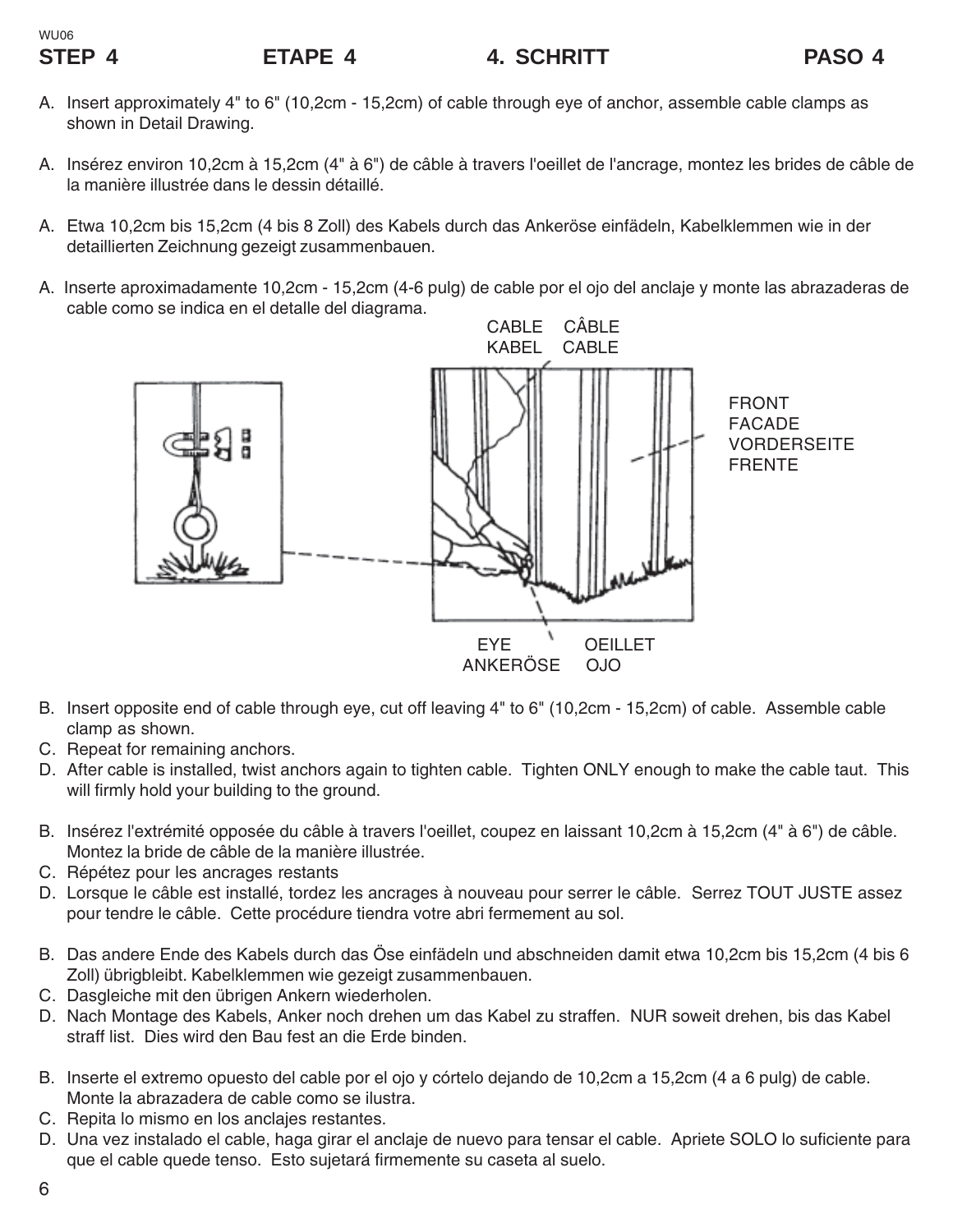WU07

NOTE: If you live in an area which is subject to winter frost, periodic inspection of the anchoring cables for tautness is recommended. If the cable is loose, turn anchor clockwise, if it becomes too tight, turn the anchor counter-clockwise.

NOTE: Si l'abri est utilisé dans un endroit sujet au gel en hiver, il est recommandé d'inspecter périodiquement les câbles d'ancrage pour s'assurer qu'ils sont tendus. Si le câble est lâche, tournez l'ancrage dans le sens des aiguilles d'une montre. S'il devient trop tendu, tournez l'ancrage dans le sens contraire des aiguilles d'une montre.

Anmerkung: In Gebieten wo Winterfrost vorkommt, wird periodische Überprüfung der Ankerkabel nach Straffheit empfohlen. Ist das Kabel lose, den Anker in Uhrzeigerrichtung drehen; ist das Kabel straff, den Anker in der entgegengesetzter Richtung drehen.

NOTA: Si vive en un lugar que sufra heladas invernales, se le recomienda que inspeccione periódicamente los cables para verificar que estén tensos. Si el cable está flojo, haga girar el anclaje en el mismo sentido que las manecillas del reloj. Si está demasiado tenso, haga girar el anclaje en el sentido contrario al de las manecillas del reloj.





OVER THE BEAMS AND INTO THE GROUND

PAR-DESSUS LES POUTRES ET DANS LE SOL

ÜBER DEN BALKEN UND IN DIE ERDE

POR ENCIMA DE LAS VIGAS Y ENTERRADO EN EL SUELO